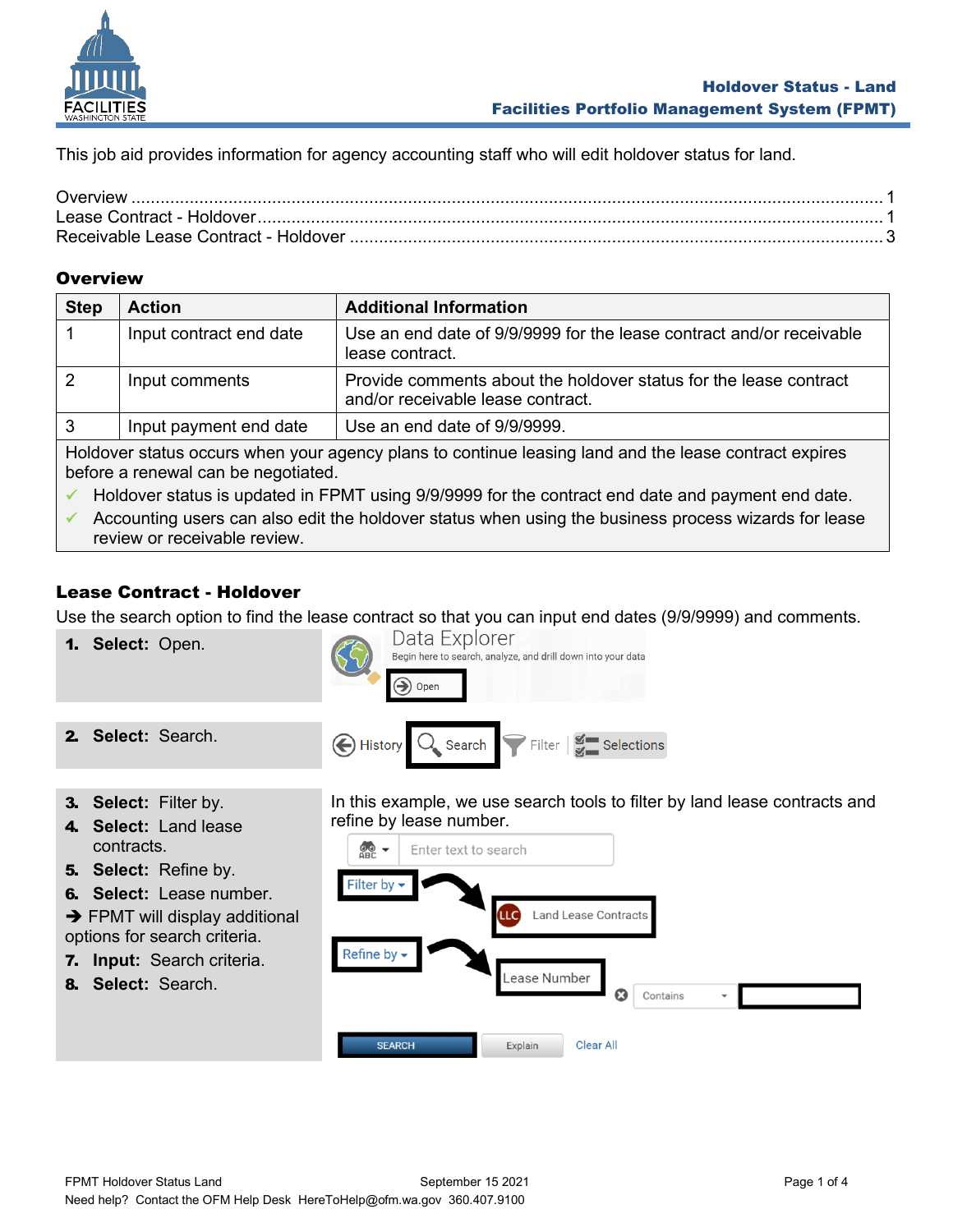

#### Holdover Status - Land Facilities Portfolio Management System (FPMT)

| 9. Select: Menu.<br>10. Select: Edit.                                                                                                     | <b>Land Lease Contracts</b><br><b>LLC</b> Sample<br>Land Lease Contract<br>ease Number:<br>Open<br>essor:<br>Manage<br>Lessee (Agency Name)<br>Select<br>$\left[\frac{1-\mathbf{A}}{2}\right]$ Documents (0)<br>$\boxed{2}$ Photos (0)<br>$\bigcirc$ Open $\bullet$<br><b>III</b> Reports<br>$\blacksquare$ Add<br>Edit<br>$\overline{\mathbb{H}}$ Delete |
|-------------------------------------------------------------------------------------------------------------------------------------------|-----------------------------------------------------------------------------------------------------------------------------------------------------------------------------------------------------------------------------------------------------------------------------------------------------------------------------------------------------------|
| <b>11. Select: Advanced mode.</b><br>$\rightarrow$ The $\boxtimes$ checkbox for<br>advanced mode is located in the<br>upper right corner. | <b>Advanced Mode</b><br>← Land Lease Contract Properties                                                                                                                                                                                                                                                                                                  |
| 12. Input: Lease end date.<br>$\rightarrow$ Use 9/9/9999 for holdover.                                                                    | Lease End Date<br>9/9/9999                                                                                                                                                                                                                                                                                                                                |
| 13. Input: Comments.<br>$\rightarrow$ Provide comments about the<br>holdover status.                                                      | Comment                                                                                                                                                                                                                                                                                                                                                   |
| <b>14. Select:</b> Lease payments.<br>15. Select: Edit.                                                                                   | <b>Lease Payments</b><br>Sample<br>Lease Payment<br>Lease Number:<br>Payment Series Number:<br>Edi<br>Payment Frequency:                                                                                                                                                                                                                                  |
| 16. Input: Payment end date.<br>$\rightarrow$ Use 9/9/9999 for holdover.                                                                  | <b>Payment End Date</b><br>9/9/9999<br>31                                                                                                                                                                                                                                                                                                                 |
| 17. Select: Save and close.                                                                                                               | SAVE AND CLOSE<br>Cancel                                                                                                                                                                                                                                                                                                                                  |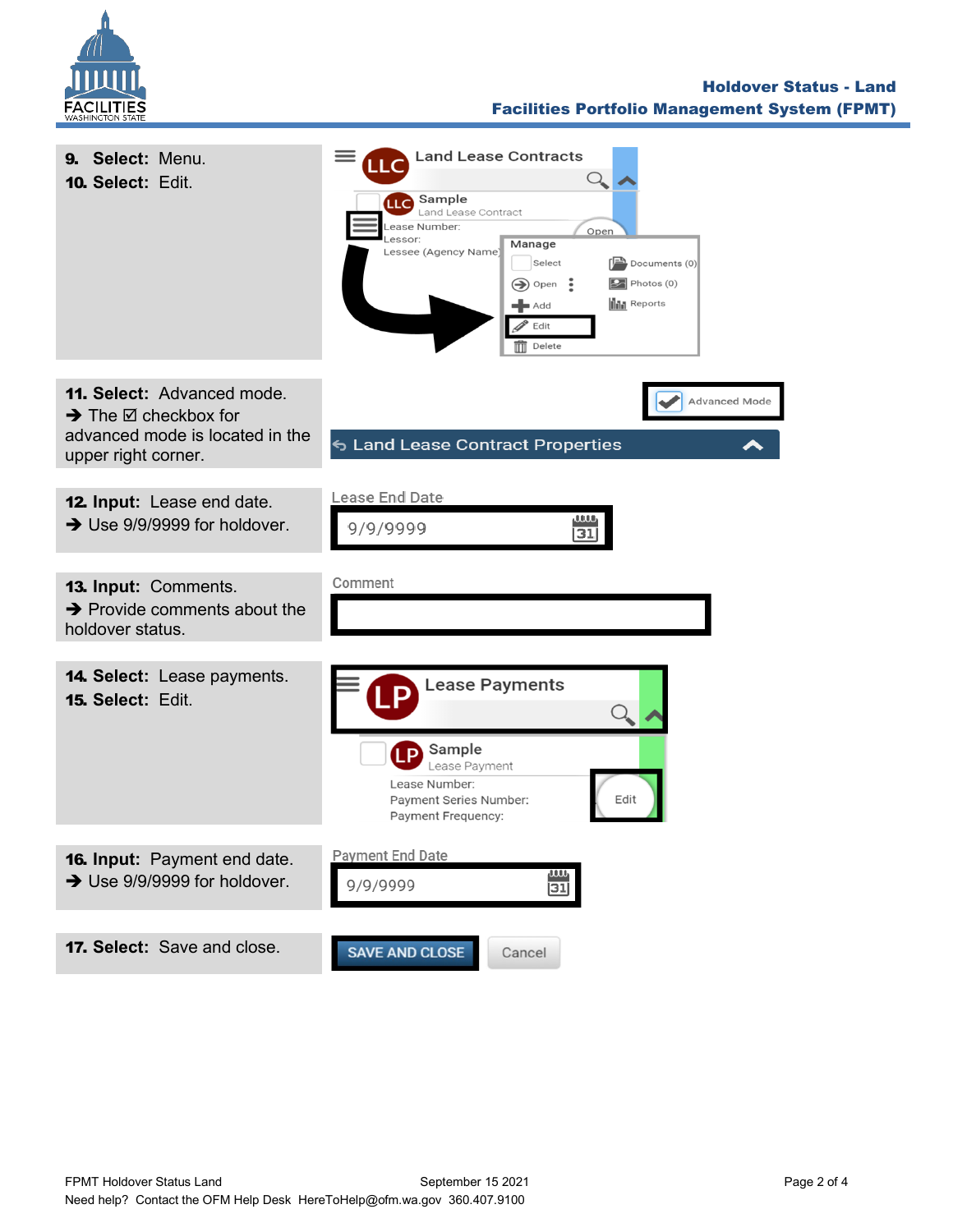

# <span id="page-2-0"></span>Receivable Lease Contract - Holdover

Use the search option to find the lease contract so that you can input end dates (9/9/9999) and comments.

1. **Select:** Open.



3. **Select:** Filter by.

2. **Select:** Search.

- 4. **Select:** Land receivable contracts.
- 5. **Select:** Refine by.
- 6. **Select:** Receivable contract number.
- $\rightarrow$  FPMT will display additional options for search criteria.
- 7. **Input:** Search criteria.
- 8. **Select:** Search.
- 9. **Select:** Menu.

 $\rightarrow$  The  $\boxtimes$  checkbox for

13. **Input:** Comments.

upper right corner.

end date.

holdover status.

10. **Select:** Edit.

In this example, we use search tools to filter by land receivable contracts and refine by receivable contract number.